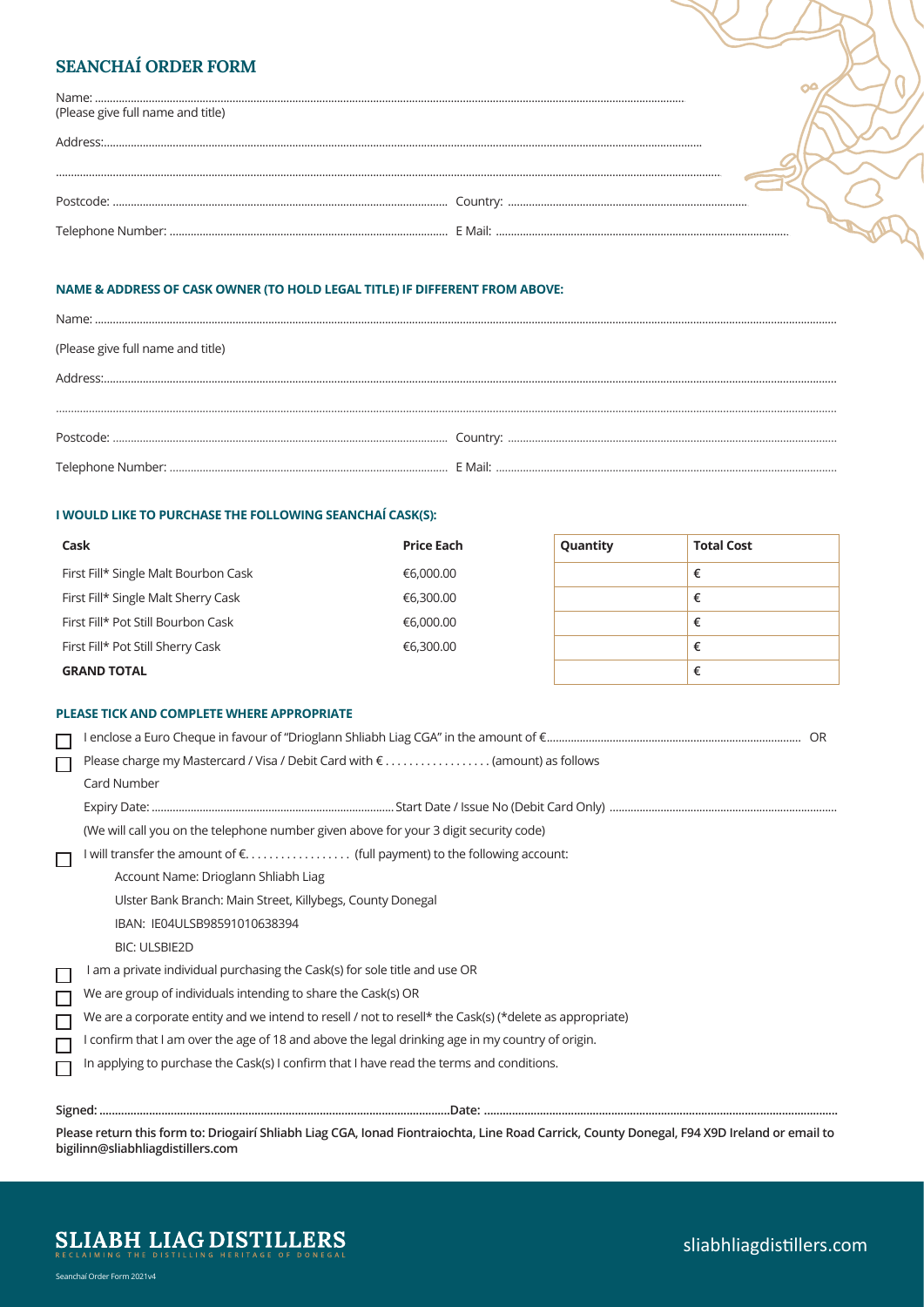# **SEANCHAÍ TERMS AND CONDITIONS**

#### **1. BASIS OF CONTRACT**

**1.1** The completed Order Form and these Terms and Conditions as amended from time to time ("Conditions") constitute a contract between Sliabh Liag Distillers DAC ("Supplier, we, our, or us") and you ("Member, you, or your") in connection with your membership of Seanchaí ("Contract") to the exclusion of any other terms.

**1.2** Your submission of an application form ("Order") constitutes an offer by you to become a member of Seanchaí in accordance with these Conditions. You are responsible for ensuring that the terms of your Order are complete and accurate.

**1.3** The Order shall only be deemed to be accepted when we receive payment for the order, at which point the Contract shall come into existence.

**1.4** The Contract constitutes the entire agreement between you and us. You acknowledge that you have not relied on any statement, promise or representation made or given by us or on our behalf which is not set out in the Contract.

**1.5** By placing an Order you acknowledge and confirm that you are at least 18 years old. We will not accept orders from or arrange delivery of alcohol products to any person under the age of 18 at the date of the Contract. If the Delivery Location (defined below) is in a country outside Ireland then by placing an Order you acknowledge and confirm that you are at least of the minimum legal age to purchase alcohol in accordance with the laws of that country.

#### **2. LEGAL OWNER**

**2.1** This offer is aimed at individuals, or small groups, who want to own their own unique expression and to experience their own whiskey once it is bottled. Buying a Cask with friends is even more affordable and results in a more manageable quantity of bottles. However, we require a single point of contact who will be the legal owner.

#### **3. MEMBERSHIP GOODS & SERVICES**

**3.1** Cask – As one of Seanchaí it is intended that you will be supplied with your Cask as described on your Order form and in accordance with the Conditions.

**3.2** Certificate – Once your Cask has been filled you will be sent a certificate of ownership. You will then be deemed to have taken title to your Cask.

**3.3** Seanchaí Inscription – As one of our 600 Seanchaí cask owners, and with your permission, we will engrave your name into a brass fixture on or close to one of our whiskey stills.

**3.4** Distillery Tours – Seanchaí, and friends in attendance, will be entitled to complimentary tours of the distillery and 20% discounts on all non-alcoholic products and 10% discounts on Sliabh Liag Distillers produced spirits in the Whiskey Shop at the distillery.

## **4. CASKS**

**4.1** Cask numbers will be allocated in the order of the date that we accept an Order but you may choose a higher number, if you wish to do so for any symbolic reasons, if it has not already been allocated. Your Cask will be filled as soon as is practicably possible.

**4.2** Your Cask will be filled as soon as practicably possible following receipt of your order and payment but only after earlier orders have been filled and with regard to other demands on production.

**4.3** You are purchasing the Cask itself, the contents of the Cask, storage of the Cask and contents for five years from date of filling, and insurance against loss or theft of the Cask whilst in storage with us.

**4.4** Casks will be filled with New Make Spirit produced by Sliabh Liag Distillers DAC at a filling strength of approximately 63.0% alcohol by volume (ABV). Casks contain a nominal volume of between 190 and 220 litres and due to supply variability contents may vary.

**4.5** As part of the maturation process, natural evaporation and subsequent loss of spirit from the cask will occur (commonly known as The Angels' Share). A benchmark evaporation rate for bourbon barrels of 2% per annum is normally allowed for. However, the size of the Cask its location, the filling strength, and the length of maturation can all affect this rate of loss. Therefore, we give no guarantee of the amount of spirit remaining in the Cask at the end of the maturation period following evaporation.

**4.6** Cask Identification – Your Cask will be individually marked with the year of distillation, the Cask number and your own name or other mark specified by you and which is reasonably acceptable to us.

**4.7** All Casks will be stored under bond with Excise Duty suspended.

**4.8** Your Cask will be regularly inspected for signs of leakage during the time of storage. Also included in the Cask price are the costs of repair to any Cask which is leaking and the replacement of any spirit that is lost as a result of that leakage. Replacement will be made good with spirit from similar periods and batches subject to availability. For the avoidance of doubt no spirit will be replaced as a result of loss due to natural evaporation (The Angels' Share).

**4.9** Insurance costs for five years following allocation of your Cask are included in the Cask price. We will insure your Cask with a reputable insurance company against loss from normally accepted perils but excluding terrorism, civil strife, and acts of God. After five years further insurance may be purchased and costs will be advised at that time. In the event that your Cask is lost through an insurable event we will at our sole discretion either refund the Cask price or provide a replacement from similar stock if available.

**4.10** The Cask price includes the cost of taking a 100ml sample of spirit from each Cask on the third and fifth anniversaries of the Cask filling date for quality control purposes which will be sent to you for your own analysis. Further Cask samples can be

**SLIABH LIAG DISTILLERS**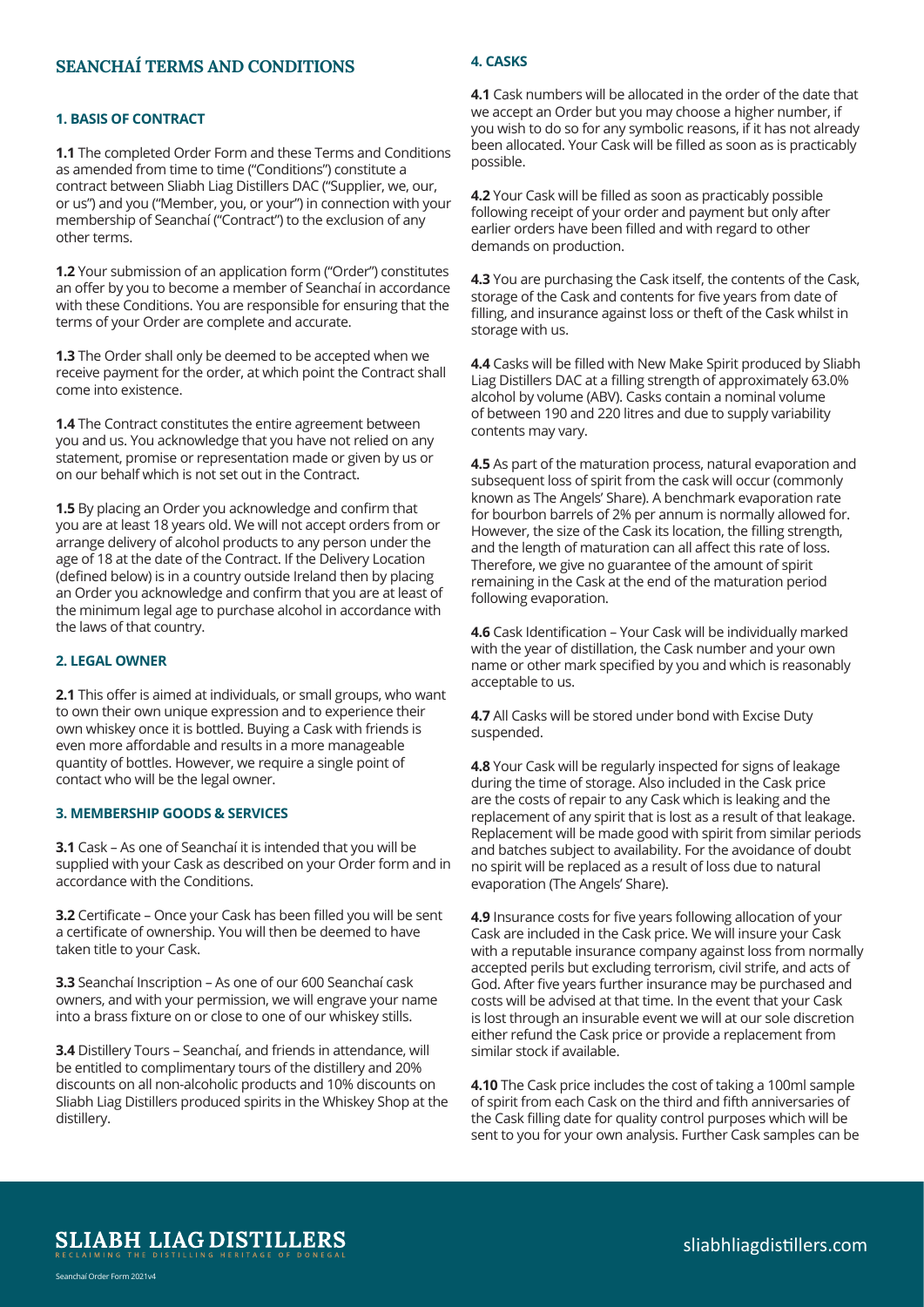purchased, up to a maximum of 1 in any particular year. Costs for this service can be obtained by contacting the Supplier. Given advance notice, a sample can be taken free of charge during a visit by you to the distillery, up to a maximum of 1 in any particular year.

**4.11** Your Cask must remain within our warehousing arrangements throughout the spirit maturation period which will not be less than 5 years. If you wish to retain your Cask in our warehouse for longer than 5 years then the cost of warehouse rent, insurance, and The Revenue Commissioners of Ireland compliance administration after the 5-year period will be your responsibility and will be communicated to you at that time. Sampling and Cask repair will then be chargeable and we will not replace spirit losses which may occur or any spirit in your Cask which has not matured to the quality standard expected by us.

## **5. CASK WITHDRAWAL**

**5.1** Following the five-year period you may remove your Cask at any time on one month's notice.

**5.2** Excise Duty Ireland – The contents of your Cask will be kept within a bonded warehouse and during the time that it is kept under bond, payment of Excise Duty and VAT will be suspended. When you remove your Cask or its contents from duty suspension and into the home market (Ireland) you will become liable to pay the Excise Duty due to The Revenue Commissioners. If Excise Duty is applicable, then the amount due will be payable to the Supplier at the same time as any applicable VAT and prior to release of the contents. The Excise Duty is calculated on the percentage of alcohol. In Ireland the current Excise Duty rate for whiskey is €42.57 per litre of pure alcohol, but of course Excise Duty rates may change over time.

**5.3** Excise Duty Overseas – If the contents of your Cask are to be exported outside the EU (or to a registered importer and Authorised Tax Warehouse within the EU) then they must first be bottled in Ireland and Excise Duty and VAT can be suspended (but not avoided) subject to the importer being registered for both Excise Duty and VAT. Both may be payable in the country of final destination. If you request us to bottle your Cask then we will release the bottles on presentation of the appropriate export documentation and clearance by the Revenue Commissioners. If you require a third party in Ireland to bottle your Cask then provided that they are an Authorised Tax Warehouse and subject to The Revenue Commissioners' approval then we will release the Cask to them free of Excise Duty and VAT.

**5.4** Valued Added Tax – VAT is not included in the Cask price. VAT at the then applicable rate is applied to the Cask price plus the amount of Excise Duty when your Cask is released out of duty suspension and into the home market (Ireland). If VAT is applicable, then you must pay the VAT amount to us at the same time as any applicable Excise Duty and prior to release of the Cask. The current VAT rate for release into the home (Ireland) market is 23%, but VAT rates may vary over time.

**5.5** Collection – Collection of unbottled Casks or bottles is your responsibility. You must pay any applicable Excise Duty and VAT to us before collection unless duty and VAT may continue to be suspended. If you assert that Excise duty and VAT is not due because the Cask or bottles are to remain

under duty suspension for export purposes or for transit to an Authorised Tax Warehouse then you must produce full and complete export or transit warrant paperwork including evidence that the collecting party is duly authorised by the Revenue Commissioners to accept and move spirit under duty suspension. If we in our absolute discretion are not satisfied that the spirit is to be exported by or is being moved by an authorised party or that we will not become liable in any circumstance for the Excise Duty and or VAT then you must pay all Excise Duty and VAT to us prior to collection. Whilst collection is entirely your responsibility, we will endeavour to put you in contact with authorised carriers.

**5.6** Bottling – You may request us to bottle your cask for you at any time after five years. At that time, we will provide you with a quotation and contract for hand bottling which will require a minimum of two months' notice for bottling to commence. The quoted rate will include bottles, corks, closures, outer cases, and labelling. Bottling strength will be as agreed with you but will in any event be above 44% alcohol by volume as we do not use chill filtering. All casks will be bottled at natural colour. The contents of your Cask will be bottled in a Sliabh Liag Distillers bottle, with a personalised Sliabh Liag Distillers label. Additional labelling can be provided if required. All labelling must comply with Irish Whiskey Association and Bord Bia regulations and legislation and any other relevant legislation pertaining at the time. The label and packaging will record that the product has been distilled, matured and bottled at the distillery but will otherwise not carry any other reference to our intellectual property.

# **6. PRICE MATCHING**

**6.1** If you do not wish to retain ownership of your Cask or part of the contents of your cask at the end of five years then, subject to you having made reasonable endeavours to sell your Cask or part of its contents to third parties and subject to the Company having sufficient funds, you may request that we offer to re-purchase from you your Cask or the part of the contents of your cask that you do not wish to keep.

**6.2** The price that we will pay you for your cask shall be equal to your original Cask price plus a 3% per annum compound uplift on your original Cask price. The price that we will pay if we purchase part of the contents of the cask shall be pro rata the original price that you paid for your Cask plus a pro-rata 3% per annum compound uplift. In the event that we purchase part of your Cask contents then we shall retain the Cask itself.

**6.3** A request to us to offer to purchase your Cask can only be made after three months have elapsed following the 5th anniversary of the filling of your Cask and before the 10th anniversary of the filling of your Cask and only if the the Cask has been stored with us continuously from filling. We may purchase your Cask or contents after the 10th anniversary, but we shall not be bound by the terms of this agreement to do so.

**6.4** We will only offer to purchase Casks from owners who are private Individuals or who are private individuals who represent a group of private individuals.

## **7. SPECIAL OFFERS**

From time to time, and at our discretion, we may publish special

**SLIABH LIAG DISTILLERS**